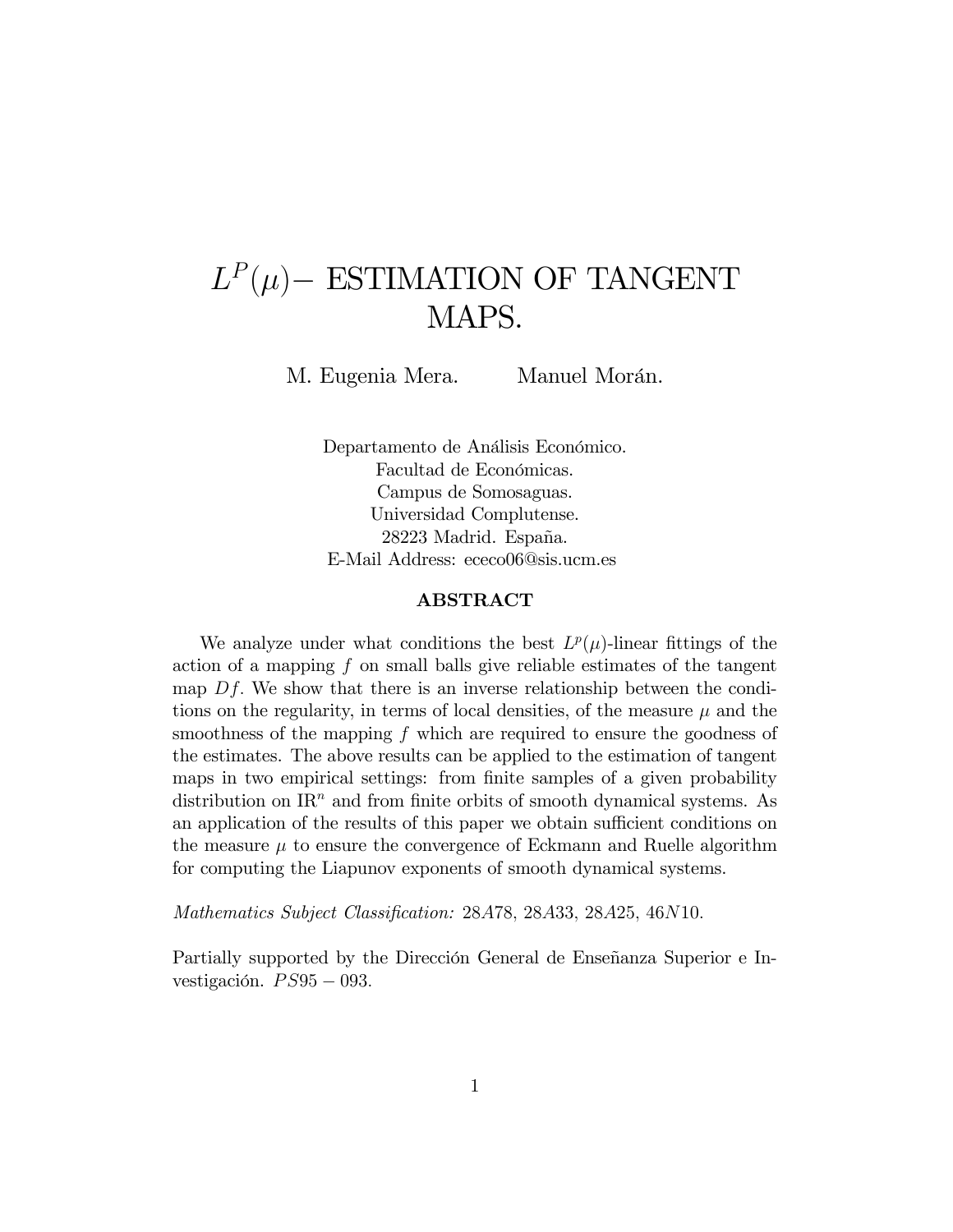### 1 Introduction.

In this paper we provide a rigorous basis to a standard method used in numerical analysis for estimating tangent maps from data sets distributed according to a given probability measure (see Remark 7). This method is based upon the estimates of the tangent map  $Df(a)$  of a mapping f at a point a by best  $L^p$ -linear estimates of the action of the mapping f on small balls centered at a.

This is a relevant problem for the theory of differentiation with respect to measures in  $\mathbb{R}^n$ , and also from the point of view of smooth dynamical systems. In the later case a crucial question is how to determine the Liapunov exponents from an orbit of the system. The Liapunov exponents are the asymptotic exponential rates of convergence or divergence of orbits with nearby initial conditions. They characterize and quantify the chaotic behaviour. The Eckmann and Ruelle algorithm (see [5]) is one of the algorithms most often used for the numerical estimation of the Liapunov exponents. It is based upon the  $L^p$ -estimation of the tangent maps along a given orbit of the system. As an application of the results in this article, we are able to solve the open problem of finding under what conditions the Liapunov exponents can be approximated, up to an arbitrary degree of accuracy, using the mentioned algorithm (see [8]). These conditions (see Theorem 2) are quite natural in smooth dynamical systems theory and they cover many interesting cases (see Remark 6 and [1]).

We now formulate the problem solved in this article.

### Problem.

Assume that f is a smooth real function on  $M \subset \mathbb{R}^n$ . Assume also that  $\mu$  is a probability Radon measure on M, and let a be a given point in M. Let  $B(a, r)$  denote the closed ball, in the Euclidean metric, of radius r centered at a. We define on the set  $\mathcal{L}_n(\mathrm{IR}^n,\mathrm{IR}) \equiv \mathcal{L}_n$  of linear forms from IR<sup>n</sup> on IR, the functional

$$
\mathcal{A}_{p,r}(\beta) = \left[ \frac{1}{\mu(B(a,r))} \int_{B(a,r)} |f(y) - f(a) - \beta(y-a)|^p \ d\mu(y) \right]^{1/p}.
$$
 (1)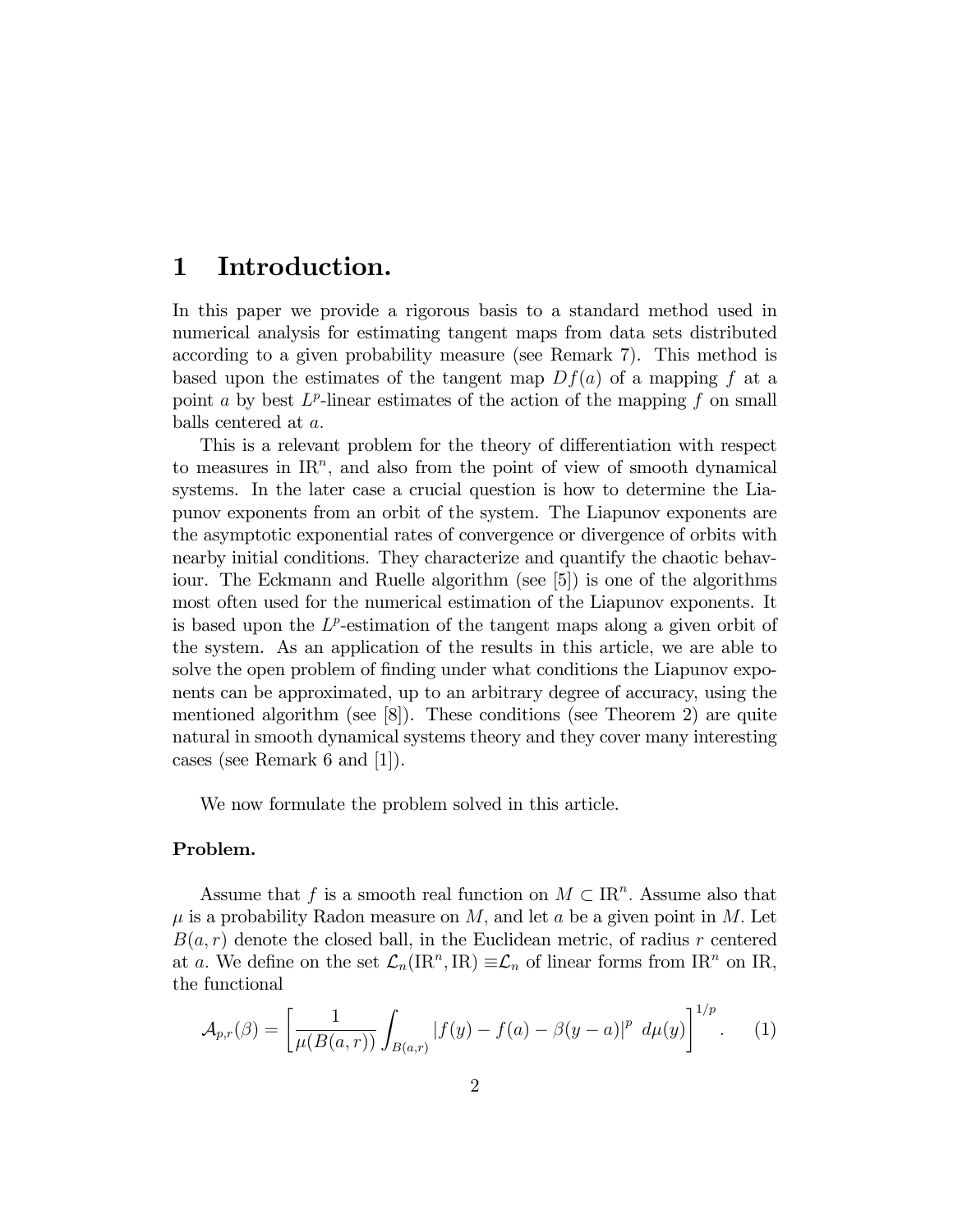We adopt the notation  $\|\beta\|_2$  for the usual norm of linear maps, i.e.  $\|\beta\|_2 =$  $\max\{|\beta v| : |v|_2 = 1, v \in \mathbb{R}^n\}$  where  $\left|\cdot\right|_2$  denotes the Euclidean norm.

We ask under what conditions on  $p$ ,  $f$  and  $\mu$ 

A) There exists a unique linear form  $\beta_r \in \mathcal{L}_n$  which minimizes  $\mathcal{A}_{p,r}$  and

**B**)  $\beta_r$  tends to the tangent map  $Df(a)$  when r tends to zero.

The answer to these questions, in particular to question B), turns out to be non trivial, due to the fact that the measure  $\mu$  might exhibit a complex local structure, as it is the case when we think of  $\mu$  as the invariant measure of a dynamical system. Consider, for instance, the case when the measure  $\mu$  is concentrated on a hyperplane. Then the functional  $\mathcal{A}_{p,r}$  does not give any information on how alike the action of  $f$  and of linear maps out of the hyperplane are, and the restriction of a linear map to a hyperplane does not determine the linear map. As we will see below, difficulties also arise when the measure  $\mu$  is concentrated near hyperplanes on arbitrarily small balls, making possible the existence of tangent measures (see section 2 for a definition) of  $\mu$  at a concentrated on hyperplanes. Notice that this case is relevant for the invariant measure at a dynamics in a smooth submanifold of  $\mathbb{R}^n$ .

We show below that the key idea to establish the convergence of  $\beta_r$  to  $Df(a)$  when r tends to zero is to obtain a relationship between the usual norm and the  $L^p(\mu|B(a,r))$ -norm of the linear maps  $(Df(a)-\beta_r)$ . We prove that under suitable conditions, there is a constant  $\sigma \in [0, 1)$  such that  $\mu$ -a.e.  $a \in M$ , and any  $\beta \in \mathcal{L}_n$ ,

$$
\| \beta \|_{2} \leq \frac{K}{r^{1+\sigma}} \left[ \frac{1}{\mu(B(a,r))} \int_{B(a,r)} |\beta(y-a)|^{p} d\mu(y) \right]^{1/p}
$$
(2)

holds for small r, where K is a constant dependent on a. Then, applying the last inequality to the linear map  $(Df(a) - \beta_r)$ , and using the fact that  $\beta_r$ minimizes the functional  $\mathcal{A}_{p,r}$ , we get

$$
\|Df(a) - \beta_r\|_2 \le \frac{K}{r^{1+\sigma}} \left[ \frac{1}{\mu(B(a,r))} \int\limits_{B(a,r)} |(Df(a) - \beta_r)(y-a)|^p d\mu(y) \right]^{1/p} \le
$$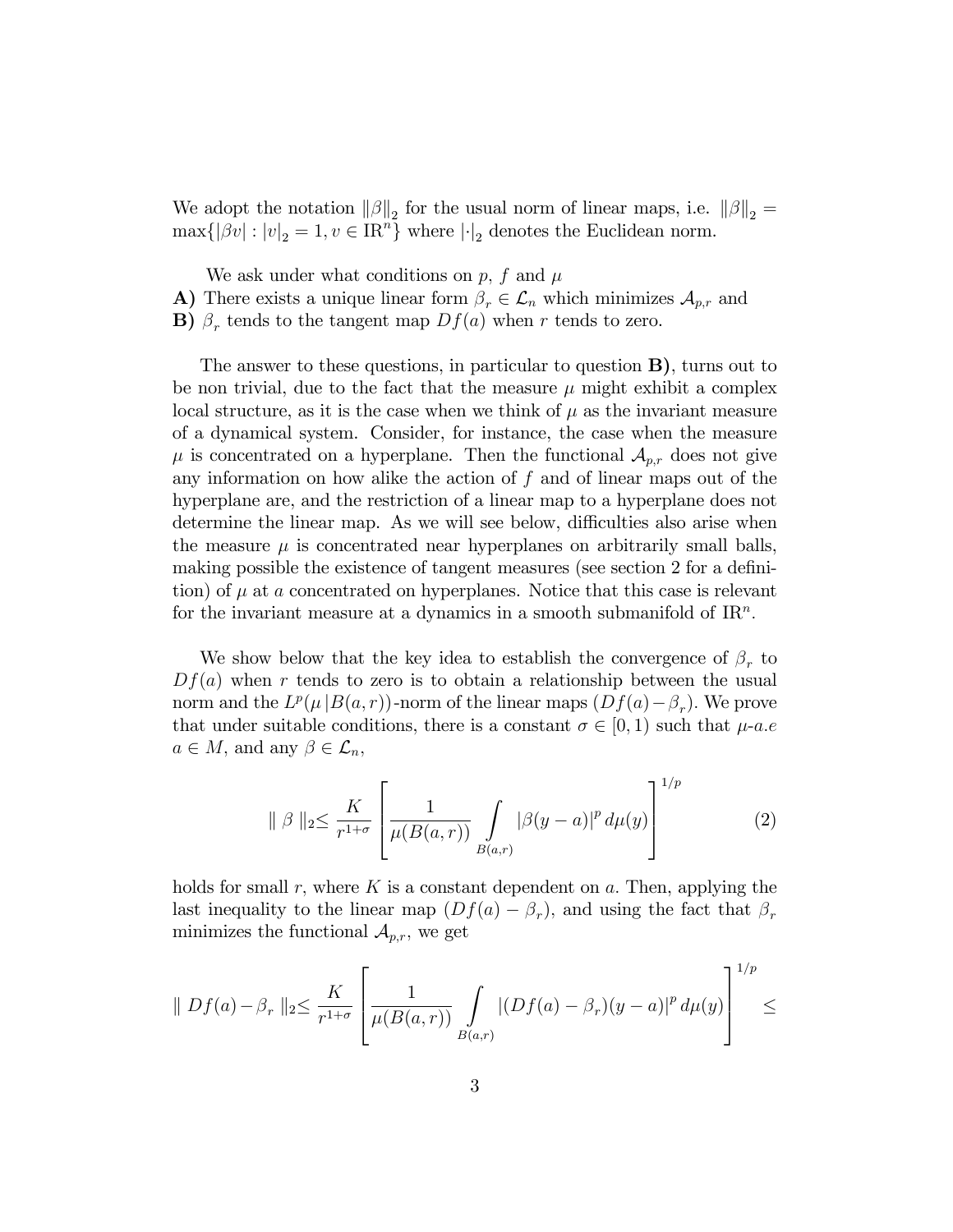$$
\frac{K}{r^{1+\sigma}} \left[ \frac{1}{\mu(B(a,r))} \int\limits_{B(a,r)} |f(y) - f(a) - \beta_r (y - a)|^p d\mu(y) \right]^{1/p} +
$$
\n
$$
\frac{K}{r^{1+\sigma}} \left[ \frac{1}{\mu(B(a,r))} \int\limits_{B(a,r)} |f(y) - f(a) - Df(a)(y - a)|^p d\mu(y) \right]^{1/p} \le
$$
\n
$$
\frac{2K}{r^{1+\sigma}} \left[ \frac{1}{\mu(B(a,r))} \int\limits_{B(a,r)} |f(y) - f(a) - Df(a)(y - a)|^p d\mu(y) \right]^{1/p}, \quad (3)
$$

and the convergence can be obtained if the degree of differentiability of  $f$  is higher than  $1 + \sigma$ .

In Theorem 1 (section two) we show that, under an assumption of strong local regularity of the measure  $\mu$ , for any sequence  $\{r_i\} \downarrow 0$  there is a subsequence  $\{r_{i_j}\}\$  such that (2) holds for  $\sigma = 0$ . This fact allows us to obtain the required convergence for pointwise differentiable functions. In Theorem 2 (section three), we relax the assumption of local regularity on the measure and find that (2) holds for a positive  $\sigma$  and any  $r < r_0$ , where  $r_0$  is a constant dependent on a, and we also get the convergence for  $f \in C^{1+\varepsilon}$  provided  $\varepsilon > \sigma$ . In the statements of Theorems 1 and 2 we stress the role played by inequality (2), which we think useful in its own right.

In the remaining part of this section we analyze the problem of existence and uniqueness of the best  $L^p$ -linear fittings and prove two lemmas needed later.

### Existence and uniqueness of the best  $L^p$ -linear estimate.

We now consider a slightly more general problem than the one we will treat later on. We are concerned with the existence and uniqueness of the best  $L^p$ -linear fitting of a real function  $f \in L^p(\mu)$ , where  $\mu$  is a Radon probability measure on a bounded subset  $M \subset \mathbb{R}^n$  and  $p \in (1,\infty)$ . We denote by  $||f||_p$ . the norm of f in the metric space  $L^p(\mu)$ . For  $a \in M$  we define the functionals  $\mathcal{A}: \mathcal{L}_n \to \text{IR}$  and  $h: \mathcal{L}_n \to \text{IR}$  by

$$
\mathcal{A}(\beta) = \|f - \beta - (f - \beta)(a)\|_p,\tag{4}
$$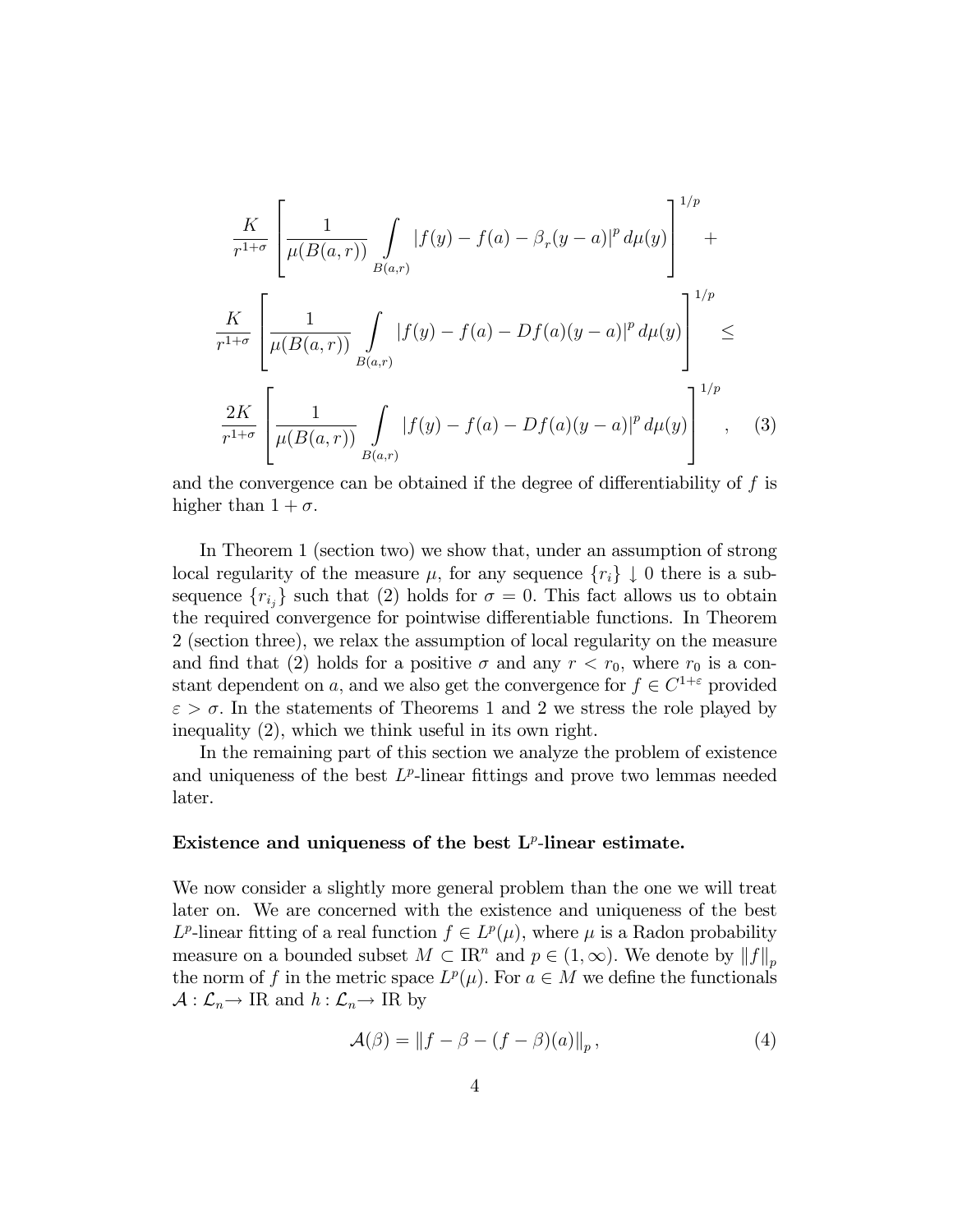$$
h(\beta) = \|\beta - \beta(a)\|_p. \tag{5}
$$

If there exists a unique  $\beta \in \mathcal{L}_n$  which minimizes A we say that  $\beta$  is the best linear estimate in  $L^p(\mu)$ -norm of f at a.

Notice that (4) coincides with (1) when the considered measure is  $\nu =$  $\frac{1}{\mu(B(a,r))}\mu|B(a,r)$  (throughout the text  $\mu|B(a,r)$  denotes the restriction of the measure  $\mu$  to the ball  $B(a, r)$ .

**Remark 1** In this paper we solve problems  $\bf{A}$ ) and  $\bf{B}$ ) above for real functions defined on  $M \subset \mathbb{R}^n$ . Let us see how this also allows us to solve the problem for a vectorial field  $f : M \to \mathbb{R}^m$ . In this case we estimate the tangent map of f at a as the linear mapping  $\beta$  which minimizes the functional

$$
\mathcal{A}(\beta) = \left[ \int_M \left( |f(y) - f(a) - \beta(y - a)|_p \right)^p d\mu(y) \right]^{1/p}
$$

defined now on the set  $\mathcal{L}_{n,m}$  of linear maps from  $\text{IR}^n$  into  $\text{IR}^m$  where  $\left| \cdot \right|_p$ denotes the p-norm in  $\text{IR}^m$ . We assume that  $|f|_p \in L^p(\mu)$ . If  $f_i$  and  $\beta_i$  denote the *i*-th coordinate of f and  $\beta$  respectively, then  $(\mathcal{A}(\beta))^p = \sum_{i=1}^m (\mathcal{A}_i(\beta))^p$ , where for  $1 \leq i \leq m$ ,

$$
(\mathcal{A}_i(\beta))^p = \int_M |f_i(y) - f_i(a) - \beta_i(y - a)|^p d\mu(y).
$$

Since the minimum of A is attained at the linear map that minimizes  $A^p$  and this minimum is clearly attained by a linear mapping  $\beta$  whose *i*-th coordinate  $\beta_i$  minimizes  $(\mathcal{A}_i)^p$ , or equivalently  $\mathcal{A}_i$ , it follows that the problem for vectorial fields can be decomposed into the corresponding problems for their coordinate real functions.

In the next lemma we obtain the existence and uniqueness of the best  $L^p$ linear fitting. We restrict our attention to the set  $\mathbf{P}(M)$  of Radon probability measures such that  $\mu(H) < 1$  for all hyperplanes H.

**Lemma 1** Let M be a bounded subset of  $\text{IR}^n$ ,  $a \in M$ ,  $\mu \in \mathbf{P}(M)$ ,  $p \in (1, \infty)$ and  $S = \{ \beta \in \mathcal{L}_n : || \beta ||_2 = 1 \}.$  Then

(i) There is a  $T \in \mathcal{S}$  where the minimum value of h on S is attained and  $h(T) > 0.$ 

(*ii*)  $\|\alpha\|_2 \leq \frac{h(\alpha)}{h(T)}$  $\frac{h(\alpha)}{h(T)}$ , for all  $\alpha \in \mathcal{L}_n$ .

(iii) If  $f \in L^p(\mu)$ , there is a unique  $\beta \in \mathcal{L}_n$  where the minimum of A on  $\mathcal{L}_n$ is attained.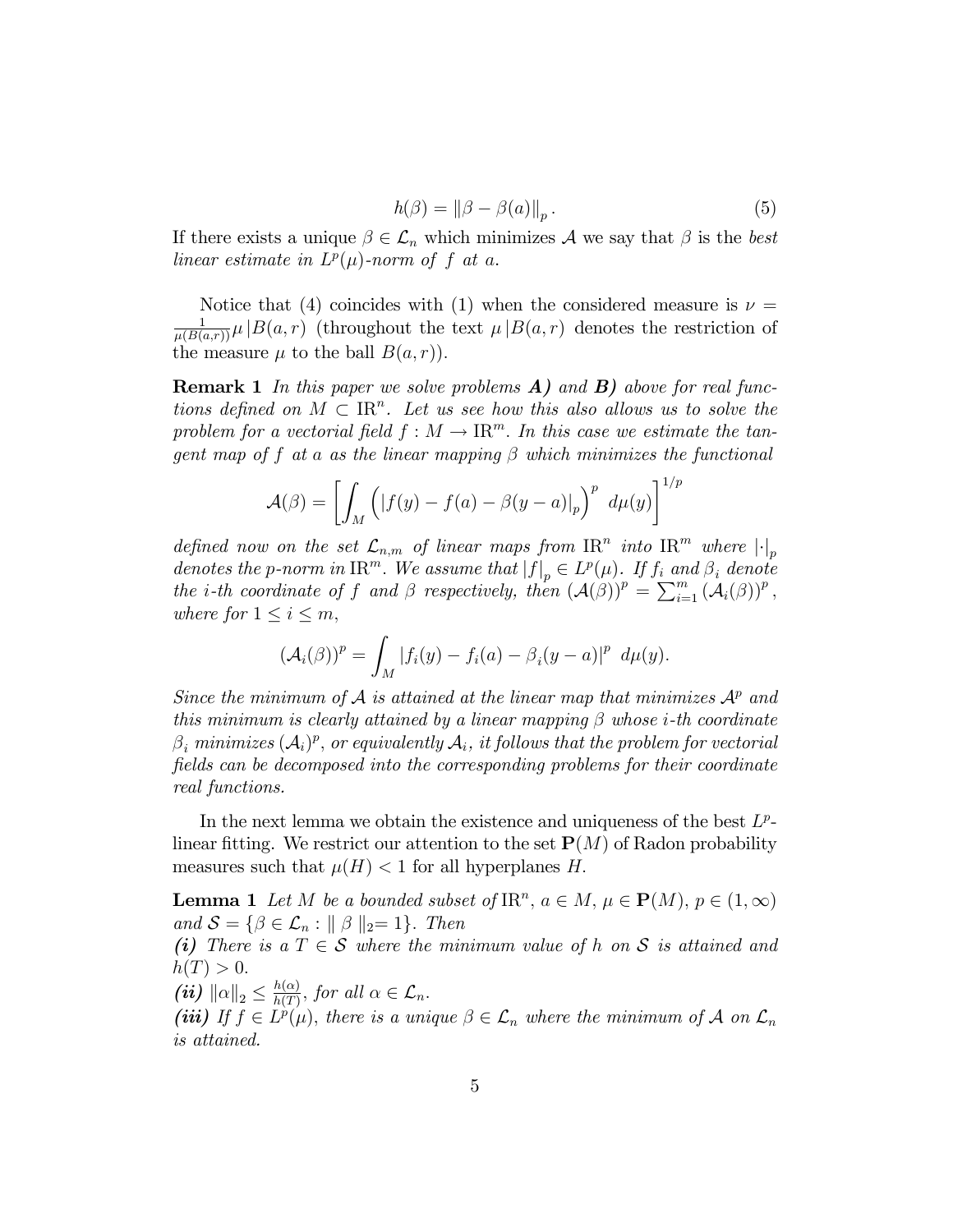**Proof.** The first part of statement (i) follows from the continuity of the functional h on the compact set S. The assumption  $\mu \in \mathbf{P}(M)$  guarantees that  $h(T) > 0$ , which together with the fact  $h(\alpha) \geq ||\alpha||_2 h(T)$  for any  $\alpha \in \mathcal{L}_n$ , give statement (ii). Let  $\tau := \inf_{\alpha \in \mathcal{L}_n} \mathcal{A}(\alpha)$  and  $R := \frac{\tau + \mathcal{A}(0)}{h(T)}$ . Then  $\mathcal{A}(\alpha) > \tau$ if  $\|\alpha\|_2 > R$ , so that the continuous functional A attains its minimum on the compact set  $\{\alpha \in \mathcal{L}_n : \|\alpha\|_2 \leq R\}$ . The uniqueness of such minimum can be obtained from the strict convexity of the normed space  $L^p(\mu)$  for  $p \in (1,\infty)$ (see [11] and [4]) and from the fact that  $\mu \in \mathbf{P}(M)$ .

In section 2, we will need the following lemma.

**Lemma 2** Let M be a bounded subset of IR<sup>n</sup> and let  $\{\mu_n\}$  be a sequence of measures in  $P(M)$  which is weakly convergent to the measure  $\mu$  ( $\mu_n \stackrel{w}{\rightarrow} \mu$  for the sequel) with  $\mu \in \mathbf{P}(M)$ . For  $a \in M$  and  $p \in (1,\infty)$ , let  $\{h_n\}$  and h be the functionals defined by (5) for the measures  $\{\mu_n\}$  and  $\mu$  respectively, and let  $T_n$  and T be the linear forms of S where the minima of  $h_n$  and h are attained. Then  $\lim_{n\to\infty} h_n(T_n) = h(T)$ .

### Proof.

The existence of  $\{T_n\}$  and T is guaranteed by Lemma 1. Since  $T_n$  minimizes  $h_n$  on S, we have that  $h_n(T_n) \leq h_n(T)$  which, together with the weak convergence, gives  $\limsup_{n\to\infty} h_n(T_n) \leq h(T)$ . Using the definition of weak convergence, we see that the sequence  $\{h_n\}$  is pointwise convergent to h on S. Furthermore, it is easy to prove that  $\{h_n\}$  is also an equicontinuous sequence on S which proves the uniform convergence of  $\{h_n\}$  to h on S. Hence, for arbitrarily small  $\varepsilon$  and sufficiently large  $n$ ,  $h_n(T_n) > h(T_n) - \varepsilon \ge h(T) - \varepsilon$ . This shows that  $\liminf_{n\to\infty} h_n(T_n) \geq h(T)$ . Therefore  $\lim_{n\to\infty} h_n(T_n) = h(T)$ .

## 2 Tangent measures and the convergence of the best  $L^p$ -linear estimates.

Let  $\mu$  be a Radon probability measure on  $M \subset \mathbb{R}^n$ ,  $a \in \mathbb{R}^n$ ,  $r > 0$ , and let  $\nu_r := \frac{1}{\mu(B(a,r))} \mu |B(a,r)|$ . In this section we obtain the convergence of the best linear fittings in  $L^p(\nu_r)$ -norm of f at a to  $Df(a)$  under a strong regularity assumption on the local behaviour of  $\mu$  (see Theorem 1). The tangent measures of  $\mu$  at the point a are one of the most useful tools for the study of the local structure of  $\mu$  at a. They are weak limits of sequences of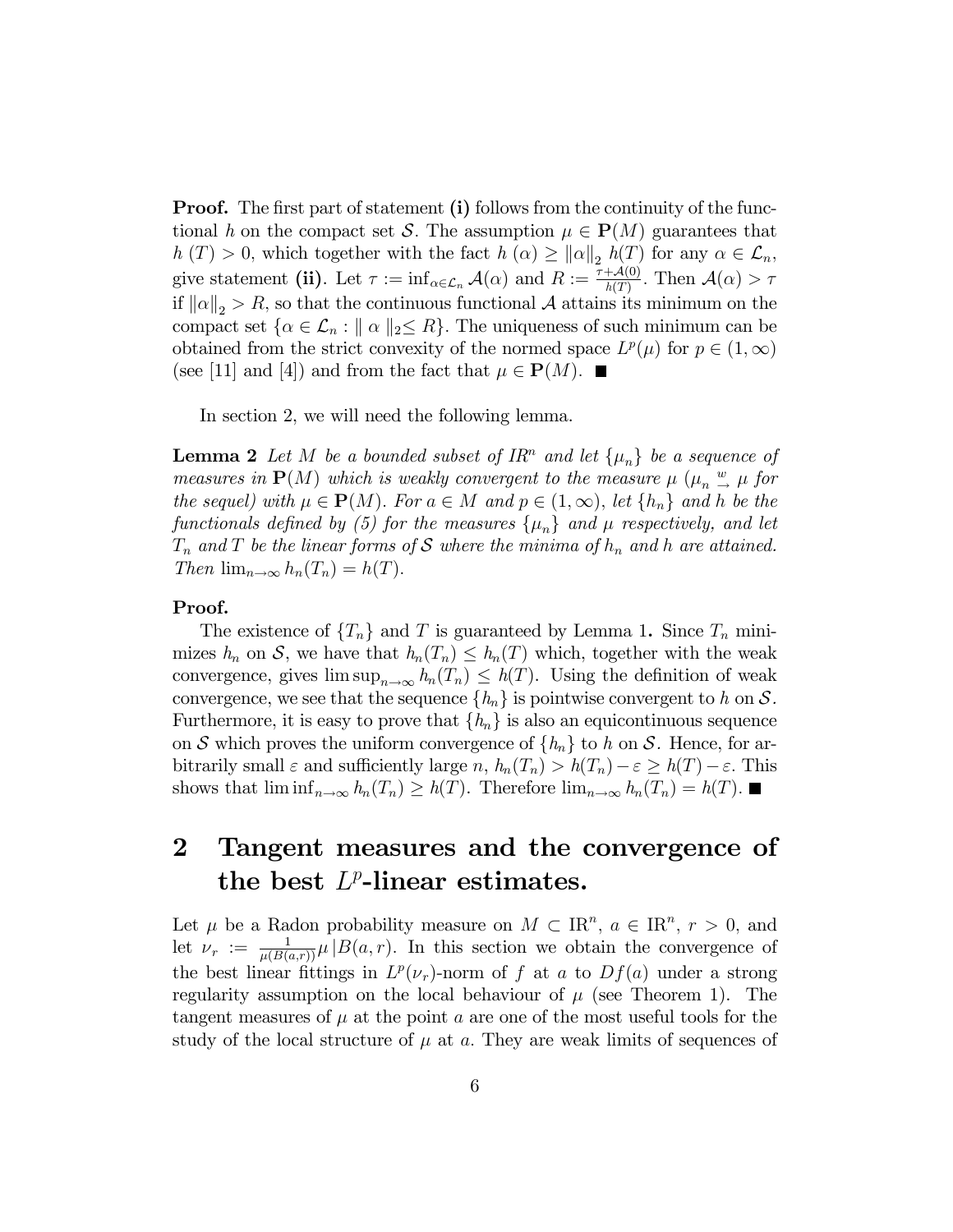measures defined as suitable normalizations of measures obtained by blowing up the measure  $\mu$  by sequences of expansive homotheties centered at  $a$ . That is,  $\nu$  is a tangent measure of  $\mu$  at  $a \in \mathbb{R}^n$  if  $\nu$  is a non-zero Radon measure on IR<sup>n</sup> and if there exist sequences  $\{r_i\}$  and  $\{c_i\}$  of positive numbers such that  $r_i \downarrow 0$  and

$$
c_i \varphi_{a,r_i \#} \mu \xrightarrow{w} \nu \text{ as } i \to \infty
$$

where  $\varphi_{a,r_i}$  is the homothecy given by  $\varphi_{a,r_i}(x) = \frac{(x-a)}{r_i}$  and  $\varphi_{a,r_i\#}\mu$  is the measure induced by  $\varphi_{a,r_i}$ , that is  $\varphi_{a,r_i\#}\mu(A) = \mu(r_i\ddot{A} + a), A \subset \text{IR}^n$ . The set of all such tangent measures is denoted by  $Tan(\mu, a)$  (see [7] and [9] for details on tangent measures). In Theorem 1 we use the properties  $(P1)$  and  $(P2)$  given below (see [7]).

(P1) Let  $a \in \mathbb{R}^n$ . If the doubling condition

$$
\limsup_{r \downarrow 0} \frac{\mu(B(a, 2r))}{\mu(B(a, r))} = K < \infty \tag{6}
$$

holds, then every sequence  $\{r_i\} \downarrow 0$  contains a subsequence  $\{r_{i_j}\}$  such that the measures  $\frac{1}{\mu(B(a,r_{i_j}))}\varphi_{\alpha,r_{i_j}\#}\mu$  converge weakly to a tangent measure of  $\mu$  at  $a$ .

Let  $0 \leq s < \infty$ , the upper and lower s-densities of the measure  $\mu$  at a point  $a \in \mathbb{R}^n$  are respectively defined by

$$
\Theta^{*s}(\mu, a) = \limsup_{r \downarrow 0} \frac{\mu(B(a, r))}{(2r)^s} \text{ and } \Theta^s_*(\mu, a) = \liminf_{r \downarrow 0} \frac{\mu(B(a, r))}{(2r)^s}.
$$

(P2) Let s be a positive number, and let A be the set of points  $a \in \mathbb{R}^n$  such that

$$
0 < \Theta_*^s(\mu, a) \le \Theta^{*s}(\mu, a) < \infty \tag{7}
$$

holds. Then, for  $\mu$ -a.e.  $a \in A$  and every  $\nu \in Tan(\mu, a)$  there is a positive number c such that

$$
tcrs \le \nu(B(x,r)) \le crs, \text{ for } x \in spt(\nu), 0 < r < \infty
$$
 (8)

where  $t = \frac{\Theta_*^s(\mu, a)}{\Theta^{*s}(\mu, a)}$  $\frac{\Theta^{\omega}_{\ast}(\mu,a)}{\Theta^{ss}(\mu,a)}$ , and  $spt(\nu)$  denotes the support of the measure  $\nu$ .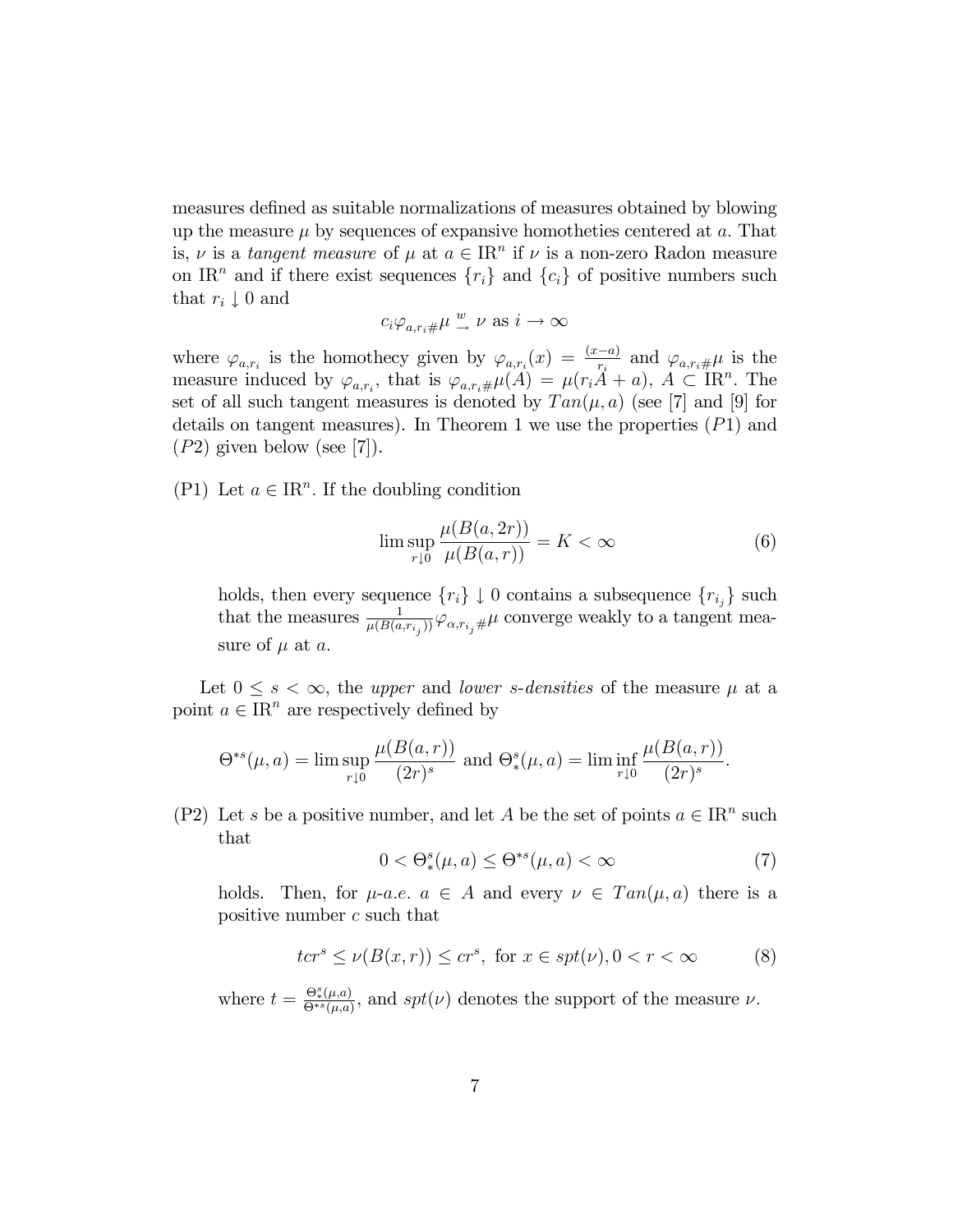We now recall several definitions used in the proof of Theorem 1.

Given  $X \subset \mathbb{R}^n$  and  $\delta > 0$ , a collection of balls  $\{B_i : i \in \mathbb{N}\}\$ is a  $\delta$ covering of the set X if  $X \subset \bigcup_{i=1}^{\infty} B_i$  and  $d(B_i) \leq \delta$  where  $d(\cdot)$  stands for diameter. We define the s-dimensional outer Hausdorff measure  $\mathcal{H}_{\delta}^{s}$  of a set X by  $\mathcal{H}_{\delta}^{s}(X) = \inf \left\{ \sum_{i=1}^{\infty} (d(B_i))^s \right\}$  where the infimum is taken over the set of  $\delta$ -coverings of X. The s-dimensional Hausdorff measure of X is given by  $\mathcal{H}^s(X) = \lim_{\delta \downarrow 0} \mathcal{H}^s_{\delta}(X)$ . The Hausdorff dimension of X is the threshold value

$$
\dim(X) = \sup\{t : \mathcal{H}^t(X) > 0\} = \inf\{t : \mathcal{H}^t(X) < +\infty\},\
$$

and the Hausdorff dimension of a measure  $\mu$  is defined by dim  $\mu = \inf \{ \dim(X) :$  $\mu(X) > 0$ .

Let  $f : M \subset \mathbb{R}^n \to \mathbb{R}$  and  $a \in M$ . We say that f is differentiable at a if there is a linear map  $Df(a) \in \mathcal{L}_n$  such that for any  $\varepsilon > 0$  there is a  $\delta > 0$ satisfying

$$
|f(y) - f(a) - Df(a)(y - a)| \le \varepsilon |y - a|_2 \tag{9}
$$

for all  $y \in M \cap B(a, \delta)$ . Notice that this condition holds at every point of the domain of a differentiable function defined on an open set (see also Remark 2).

The next theorem gives sufficient conditions for the convergence to the differential of the best  $L^p$ -linear fittings on small balls in terms of the above local densities.

**Theorem 1** Let  $\mu$  be a Radon probability measure on  $M \subset \mathbb{R}^n$  such that (7) holds for  $\mu$ -almost every  $a \in M$  with  $s > n - 1$  and let  $p \in (1, \infty)$ . Then (i) For  $\mu$ -a.e.  $a \in M$ , and any sequence  $\{r_i\} \downarrow 0$ , there are a subsequence  $\{r_{i_j}\}\$ and a positive constant K such that for any  $\beta \in \mathcal{L}_n$ 

$$
\| \beta \|_{2} \leq \frac{K}{r_{i_{j}}} \left[ \frac{1}{\mu(B(a, r_{i_{j}}))} \int_{B(a, r_{i_{j}})} |\beta(y - a)|^{p} d\mu(y) \right]^{1/p}
$$
(10)

holds for any  $j \in IN$ .

(ii) Let  $f$  be a real function defined on  $M$ , differentiable  $\mu$ -almost every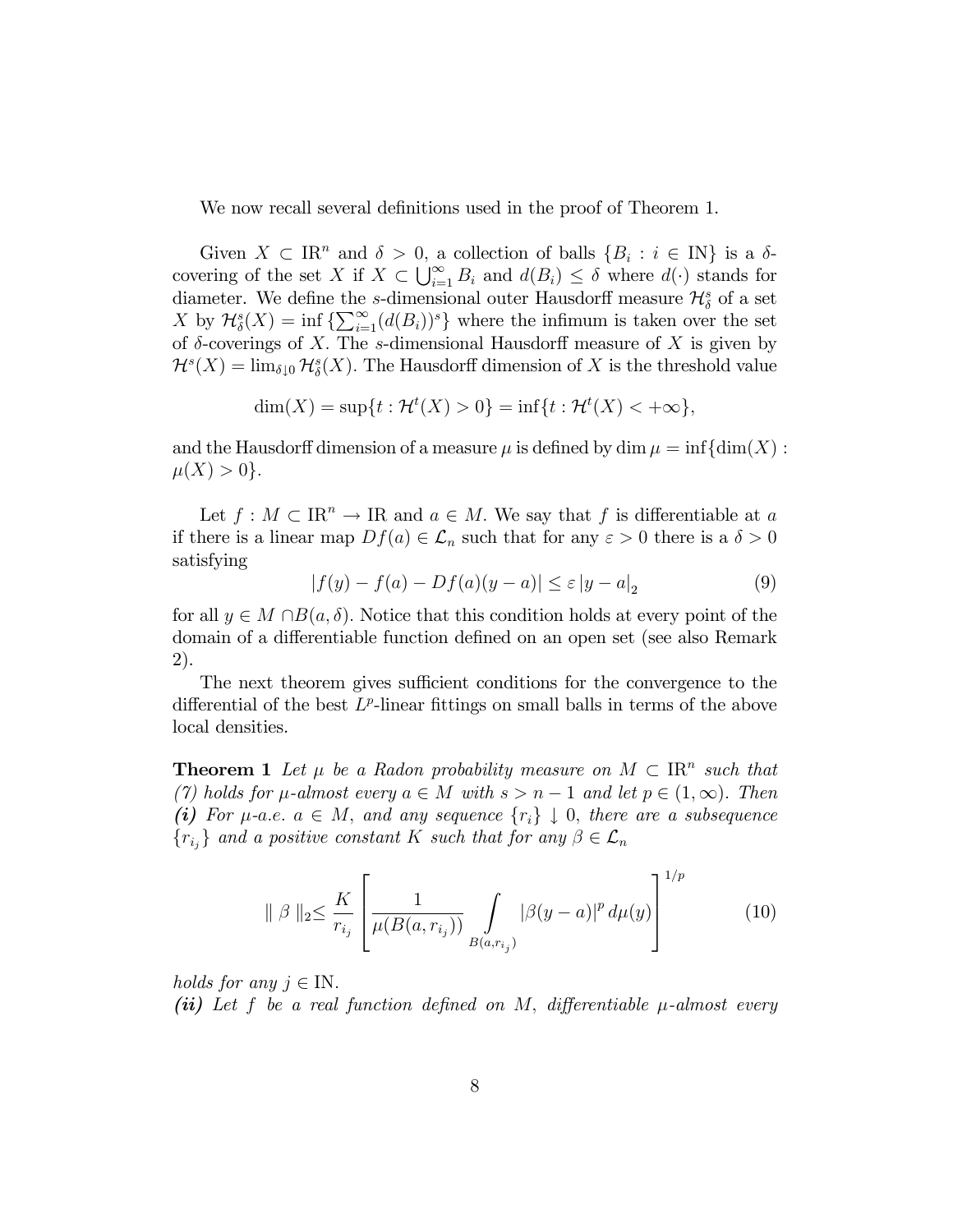$a \in M$ . Let  $\nu_r = \frac{1}{\mu(B(a,r))}\mu |B(a,r)|$  and let  $\beta_r$  be the best linear estimate in  $L^p(\nu_r)$ -norm of f at a. Then there exists a unique  $Df(a)$  satisfying (9) and

$$
\lim_{r \downarrow 0} \beta_r = Df(a)
$$

for  $\mu$ -almost every  $a \in M$ .

### Proof.

(i) Let A be the set of points where  $(7)$  holds. It is easy to see that  $(7)$ implies (6). Then, property (P1) ensures that for every  $a \in A$  and for every sequence  $\{r_i\} \downarrow 0$ , there is a subsequence, which for simplicity we also denote by  $\{r_i\}$ , such that

$$
\frac{1}{\mu(B(a,r_i))} \varphi_{a,r_i \#} \mu \xrightarrow{w} \nu \in Tan(\mu, a). \tag{11}
$$

Property (P2) gives a set  $B \subset A$ , with  $\mu(B) = 1$ , such that for  $a \in B$ the inequalities in  $(8)$  hold for the measure  $\nu$  given in (11). Then we have that  $\liminf_{r\downarrow 0} \frac{\log \nu(B(x,r))}{\log r} \geq s$  for  $x \in spt(\nu)$ , which shows (see [14]) that  $\dim \nu > n - 1$ . Thus  $\nu(\partial B(0, 1)) = 0$  which, together with (11), easily gives

$$
\left(\frac{1}{\mu(B(a,r_i))}\varphi_{a,r_i\#}\mu\right) \mid B(0,1) \stackrel{w}{\rightarrow} \nu \mid B(0,1),\tag{12}
$$

and hence  $\nu |B(0,1) \in \mathbf{P}(B(0,1))$ . By Lemma 1 there is a  $T \in \mathcal{S}$  which minimizes on  $S$  the functional given by

$$
h(\alpha) = \left[ \int_{B(0,1)} |\alpha y|^p \ d\nu(y) \right]^{1/p},
$$

and  $h(T) > 0$  holds for such T.

By arguments similar to those given above (see [10]) for  $\nu$ , it can be shown that (7) implies dim  $\mu \ge s > n - 1$ . This proves that for  $a \in B$ ,  $\nu_{r_i} =$  $\frac{1}{\mu(B(a,r_i))}\mu |B(a,r_i)| \in \mathbf{P}(B(a,r_i)).$  Then, by Lemma 1, there is a  $\{T_{r_i}\} \in \mathcal{S}$ which minimizes on S the functional  $\{h_i\}$  given by

$$
h_i(\alpha) = \left[ \frac{1}{\mu(B(a, r_i))} \int_{B(a, r_i)} |\alpha(y - a)|^p \ d\mu(y) \right]^{1/p} =
$$

$$
r_i \left[ \frac{1}{\mu(B(a, r_i))} \int_{B(0, 1)} |\alpha y|^p \ d\varphi_{a, r_i} \mu(y) \right]^{1/p}
$$

: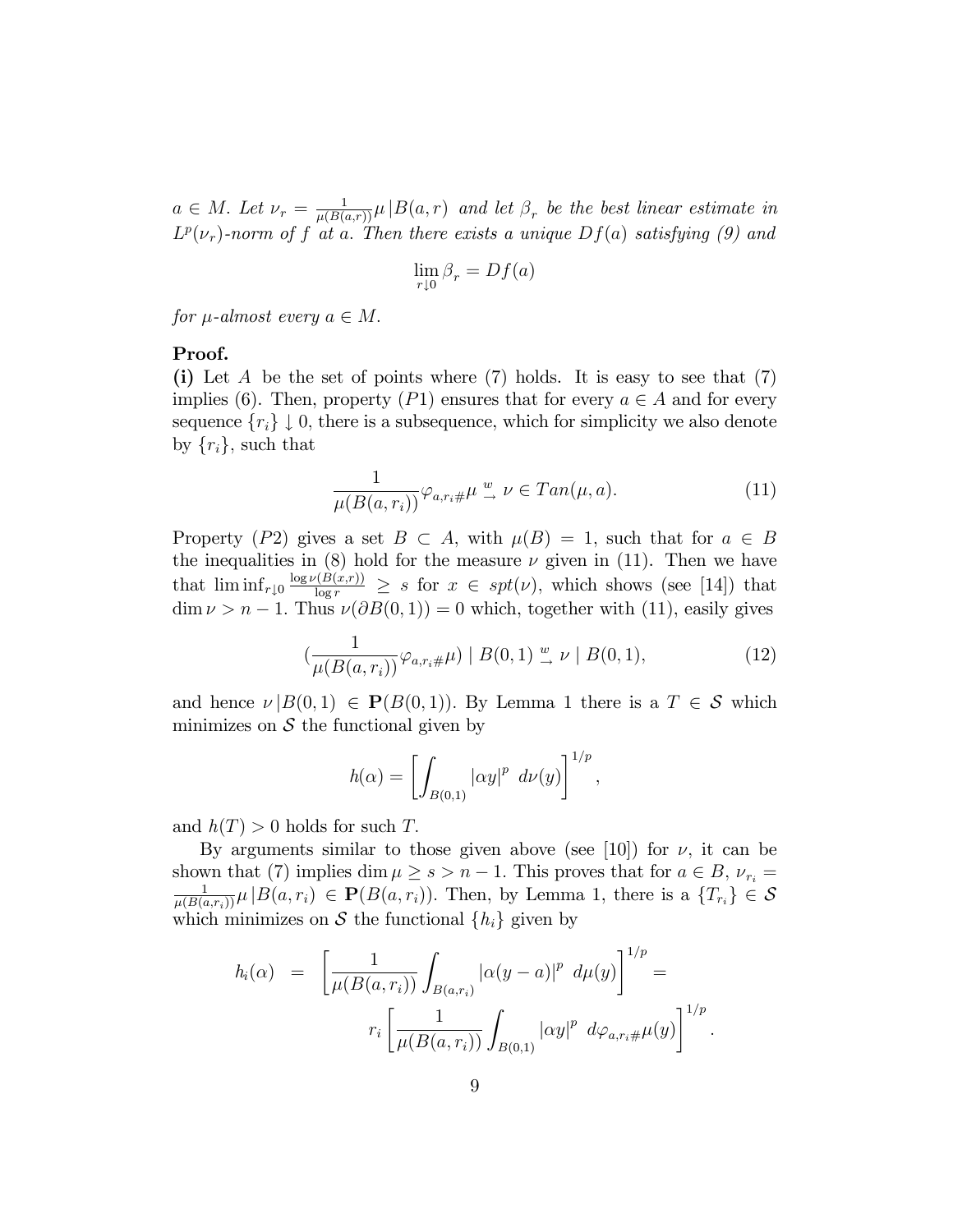By Lemma 2, together with (12), we obtain that  $\lim_{i\to\infty}\frac{1}{r_i}$  $\frac{1}{r_i}h_i(T_{r_i}) = h(T)$ , so that there is an  $i_0$  such that

$$
h_i(T_{r_i}) \ge r_i h(T)/2, \text{ for } i > i_0. \tag{13}
$$

By part (ii) of Lemma 1, together with (13), we have that for any  $\beta \in \mathcal{L}_n$ ,

$$
\|\beta\|_2 \le \frac{h_i(\beta)}{h_i(T_{r_i})} \le \frac{2}{h(T)r_i} h_i(\beta)
$$

holds for  $i > i_0$ , which gives (10) for this subsequence taking  $K = \frac{2}{h(T)}$  $\frac{2}{h(T)}$ .

(ii) Let C be the set of points at which f is differentiable,  $a \in B \cap C$ , and  ${r_i} \downarrow 0$ . Given (i) above, there is a subsequence, which for simplicity we also denote by  $\{r_i\}$ , such that (10) holds. Since we also have that  $f \in L^p(\nu_{r_i})$  for i large enough, Lemma 1 can be applied to obtain the existence and uniqueness of the best linear fitting in  $L^p(\nu_{r_i})$ -norm of f at a. We denote it by  $\beta_{r_i}$ . Let  $Df(a) \in \mathcal{L}_n$  satisfy (9). We now see that  $\lim_{i \to \infty} \beta_{r_i} = Df(a)$ . Using (10) for  $\beta = \beta_{r_i} - Df(a)$ , and taking into account equality (3) together with the fact that  $\beta_{r_i}$  is the best linear estimate in  $L^p(\nu_{r_i})$ -norm of f at a, we obtain

$$
\left\|\beta_{r_i} - Df(a)\right\|_2 \le \frac{K}{r_i} \left[\frac{1}{\mu(B(a, r_i))} \int_{B(a, r_i)} \left|(\beta_{r_i} - Df(a))(y - a)\right|^p d\mu(y)\right]^{1/p} \le
$$

$$
\frac{2K}{r_i} \left[ \frac{1}{\mu(B(a, r_i))} \int\limits_{B(a, r_i)} |f(y) - f(a) - Df(a)(y - a)|^p d\mu(y) \right]^{1/p}.
$$
 (14)

Using (9) we see that for any  $\varepsilon$  there is an  $i_1$  such that

$$
|f(y) - f(a) - Df(a)(y - a)| \le \frac{\varepsilon |y - a|}{2K}, \text{ for } y \in M \cap B(a, r_{i_1}).
$$
 (15)

Let  $i^*$  be an integer such that  $r_i < r_{i_1}$  for all  $i > i^*$ . Then, using (14) and (15),  $\|\beta_{r_i} - Df(a)\|_2 \leq \varepsilon$  holds for  $i > i^*$ , which proves that  $\lim_{i \to \infty} \beta_{r_i} = Df(a)$ .

We have proved that, given a sequence  $\{r_i\} \downarrow 0$ , there exists a subsequence  ${r_{i_k}}$  such that the result holds for this subsequence. This proves that  $\lim_{r\to 0} \beta_r = Df(a)$  and it also gives the uniqueness of the mapping  $Df(a)$  satisfying (9).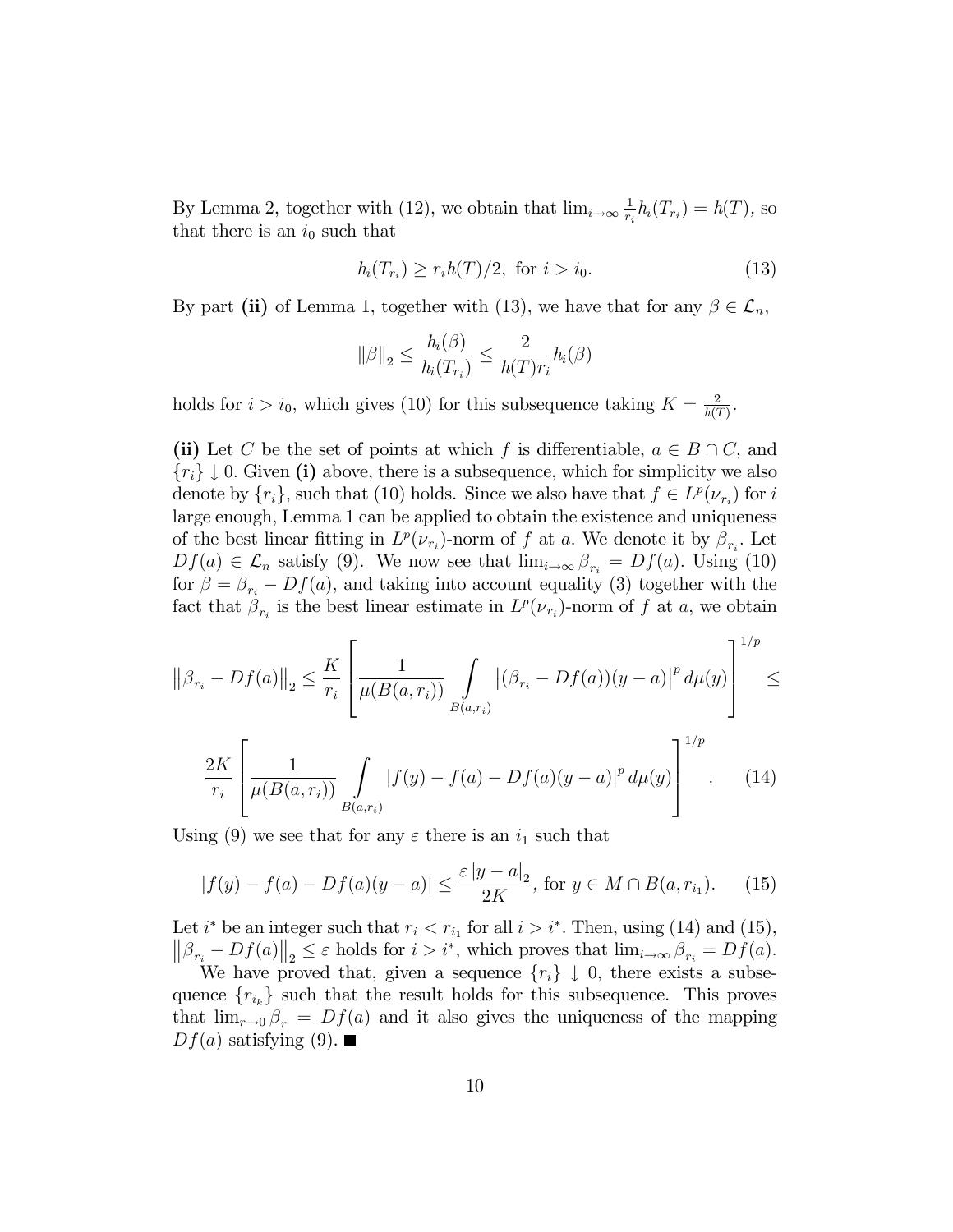## 3 Convergence of the best  $L^p$ -linear estimates for smoother functions.

In the previous section we have required a strong degree of local regularity in the measure. This implies that, for  $\mu$ -almost every point  $a \in M$ , all tangent measures  $\nu \in Tan(\mu, a)$  have a Hausdorff dimension greater than  $n-1$ , so that they are not concentrated on hyperplanes. The assumptions that we shall impose in this section permit the existence of tangent measures concentrated on hyperplanes. However, they imply a low speed of concentration of  $\mu$  near any hyperplane on small balls. It allows us to obtain the convergence of the best  $L^p$ -linear fittings for smoother functions.

The next lemma states a relationship between the usual and the  $L^p(\nu_r)$ norm of any linear mapping  $\beta$  with  $\nu_r = \frac{1}{\mu(B(a,r))}\mu |B(a,r)|$ . In order to obtain it, we have to impose that there is a fixed proportion of the measure of the ball  $B(a, r)$  outside a strip around any hyperplane H through a.

Let H be a hyperplane through the origin and let  $0 < \delta < 1$ . We denote by  $H_{\delta}$  and  $W_{\delta}$  the sets given by

$$
H_{\delta} = B(0,1) \cap \bigcup_{x \in H} B(x,\delta) \text{ and } W_{\delta}^{H} = B(0,1) \setminus H_{\delta}.
$$

**Lemma 3** Let  $\mu$  be a Radon probability measure on  $M \subset \mathbb{R}^n$  and  $a \in M$ such that there are positive constants  $r_0$ ,  $\delta$  and d with the property that for every hyperplane H

$$
\mu(a + r_0 W_\delta^H) > d\mu(B(a, r_0))\tag{16}
$$

holds. Then, for  $p \in (1,\infty)$  and all  $\beta \in \mathcal{L}_n, \beta \neq 0$ ,

$$
\|\beta\|_{2} < \frac{1}{d^{1/p}r_{0}\delta} \left[ \frac{1}{\mu(B(a,r_{0}))} \int\limits_{B(a,r_{0})} |\beta(y-a)|^{p} d\mu(y) \right]^{1/p} . \tag{17}
$$

**Proof.** Let  $\beta \in \mathcal{L}_n$  with  $\beta \neq 0$  and  $H = Ker(\beta)$ . Let  $\{e_1, ..., e_{n-1}\}$  be a basis of H and take  $e_n \in \mathbb{R}^n$  such that  $|e_n|_2 = 1$  and  $|\beta e_n| = ||\beta||_2$ . For all  $x \in W_{\delta}^{H}$ , let  $(x_{1}, x_{2}, ..., x_{n})$  be the coordinates of x in the basis  $\{e_{1}, e_{2}, ..., e_{n}\}$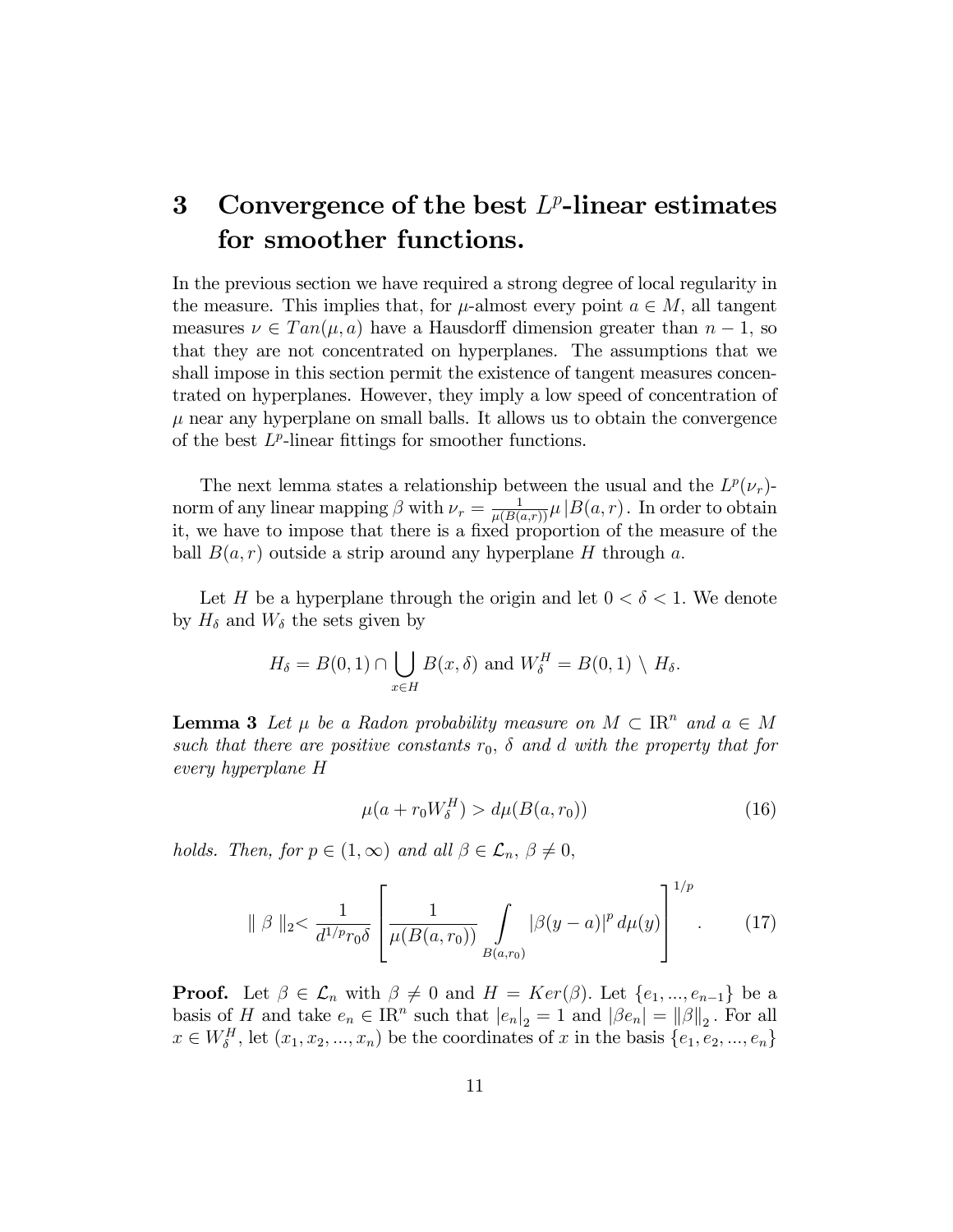of IR<sup>n</sup>. Then  $|\beta x| = |x_n| |\beta e_n| = |x_n| ||\beta||_2 > \delta ||\beta||_2$  holds. For  $\nu = \varphi_{a,r_0\#}\mu$ we get

$$
\left[\int_{W_{\delta}^H} (\|\beta\|_2)^p d\nu(x)\right]^{1/p} < \frac{1}{\delta} \left[\int_{W_{\delta}^H} |\beta x|^p d\nu(x)\right]^{1/p},
$$

and from this it follows

$$
\|\beta\|_{2} < \frac{1}{(\nu(W_{\delta}^{H}))^{1/p}\delta} \left[ \int_{W_{\delta}^{H}} |\beta x|^{p} d\nu(x) \right]^{1/p} \le
$$

$$
\frac{1}{(\nu(W_{\delta}^{H}))^{1/p}\delta} \left[ \int_{B(0,1)} |\beta x|^{p} d\nu(x) \right]^{1/p} =
$$

$$
\frac{1}{(\mu(a+r_{0}W_{\delta}^{H}))^{1/p}r_{0}\delta} \left[ \int_{B(a,r_{0})} |\beta(x-a)|^{p} d\mu(x) \right]^{1/p},
$$

and using (16) we see that (17) holds.

We now prove that the condition given by  $(16)$  holds for  $\mu$ -almost every  $a \in M$  and for any  $r < r_0$  under a weak assumption on the logarithmic local densities of the measure  $\mu$ .

**Lemma 4** Let  $\mu$  be a Radon probability measure on  $M \subset \mathbb{R}^n$  such that

$$
n - 1 < \alpha_1 < \liminf_{r \downarrow 0} \frac{\log \mu(B(x, r))}{\log r} \le \limsup_{r \downarrow 0} \frac{\log \mu(B(x, r))}{\log r} < \alpha_2 \tag{18}
$$

for  $\mu$ -a.e.  $x \in M$  (see Remark 6). Let  $\sigma > 0$  and  $C_{\sigma} = \{a \in M : \text{there are}$ constants  $r_0$ , K and d, all of them in the interval  $(0,1]$  such that for each hyperplane H and for  $r < r_0$ ,  $\frac{\mu(a+rW^H_{Kr\sigma})}{\mu(B(a,r))} > d$  holds}. Then, for  $\sigma > \frac{\alpha_2-\alpha_1}{\alpha_1-n+1}$ ,  $\mu(C_{\sigma}) = 1.$ 

**Proof.** We claim that  $C_{\sigma}$  is a  $\mu$ -measurable set. By (18), we know that  $\dim \mu > n-1$ . From this, for any hyperplane H, it follows that  $\frac{\mu(a+r)W_{Kr\sigma}^{H}}{\mu(B(a,r))}$  is a continuous function of a and r. Let  $r_0$ , K and d be fixed constants and let H be a given hyperplane. The set of points  $C_{r_0,2K,d,H}$  for which the inequality

$$
\frac{\mu(a+rW_{2Kr^{\sigma}}^H)}{\mu(B(a,r))} > d \tag{19}
$$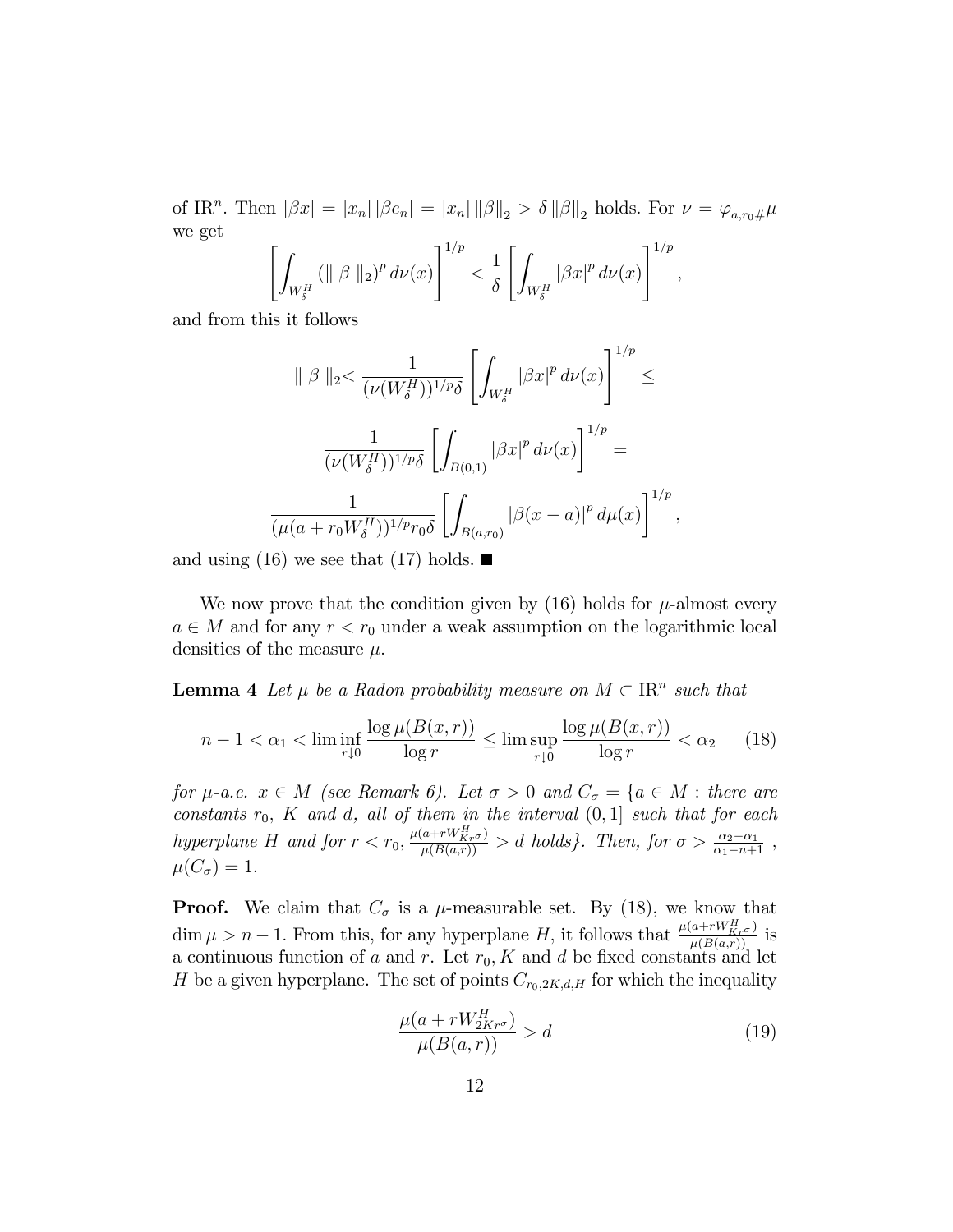holds for any  $r < r_0$  can be expressed as a countable intersection of  $\mu$ measurable sets. Therefore, the set of points  $C^*_{r_0,2K,d}$  at which inequality (19) holds for a countable and dense set of hyperplanes is also  $\mu$ -measurable. This inequality also holds at the points of  $C^*_{r_0,2K,d}$  for any hyperplane if we reduce in (19) the value of the constant K. Hence, the set  $C_{r_0,K,d}$  where the inequality  $\frac{\mu(a+rW_{KT}^H \sigma)}{\mu(B(a,r))} > d$  holds for any hyperplane H and for every  $r < r_0$  is  $\mu$ -measurable. Lastly, we can express  $C_{\sigma}$  as a countable union of sets  $C_{r_0,K,d}$ , and the claim follows:

We now prove that  $\mu(C_{\sigma}) = 1$ . The following argument, due to Pertti Mattila, is a simplification of a previous and more involved argument we had given originally as proof.

Suppose that there is a  $\sigma > \frac{\alpha_2 - \alpha_1}{\alpha_1 - n + 1}$  such that  $\mu(C_{\sigma}) < 1$ . Let E be the set for which (18) holds. Then, for all  $x \in E$ , there is an  $r_x$  such that

$$
r^{\alpha_2} \le \mu(B(x,r)) \le r^{\alpha_1}, \text{ for } r < r_x. \tag{20}
$$

Let  $E_j = \{x \in E : r_x > 1/j\}$ . Then  $E = \bigcup_{j=1}^{\infty} E_j$  and there is a j such that  $\mu(E_i \backslash C_{\sigma}) > 0$ . For  $\mu$ -a.e.  $x \in E_i \backslash C_{\sigma}$ 

$$
\lim_{r \to 0} \frac{\mu(E_j \cap B(x, r))}{\mu(B(x, r))} = 1
$$
\n(21)

holds (see [6]). Let  $x \in E_j \backslash C_{\sigma}$  satisfying (21). Then, there is an  $r_1$  such that

$$
\mu(E_j \cap B(x, r)) > \frac{\mu(B(x, r))}{2} \text{ for } r < r_1. \tag{22}
$$

It is easy to see that for any r, the set  $E_j \cap (x + rH_{r^{\sigma}})$  can be covered by  $K^*$  balls with radius  $r^{1+\sigma}$ , centered at points  $x_1, ..., x_{K^*}$  in  $E_j \cap (x + rH_{r^{\sigma}})$ , where

$$
K^* \le Qr^{-\sigma(n-1)}\tag{23}
$$

and Q is a constant depending only on n. Since  $x \notin C_{\sigma}$ , for any constants  $r_0, K$  and d in  $(0, 1]$ , there exist a hyperplane H and a radius  $r_2 < r_0$  such that  $\mu(x + r_2 W_{K r_2^{\sigma}}^H) \leq d\mu(B(x, r_2))$  holds. Taking  $K = 1, d = 1/4$  and  $r_0 < \min\{r_1, 1/j, (4Q)^{1/q}\}\$  where  $q = \alpha_2 - \alpha_1 - \sigma(\alpha_1 - n + 1)$ , we get a hyperplane H and an  $r_2 < r_0$  satisfying

$$
\mu(x + r_2 W_{r_2^g}^H) \le \mu(B(x, r_2))/4. \tag{24}
$$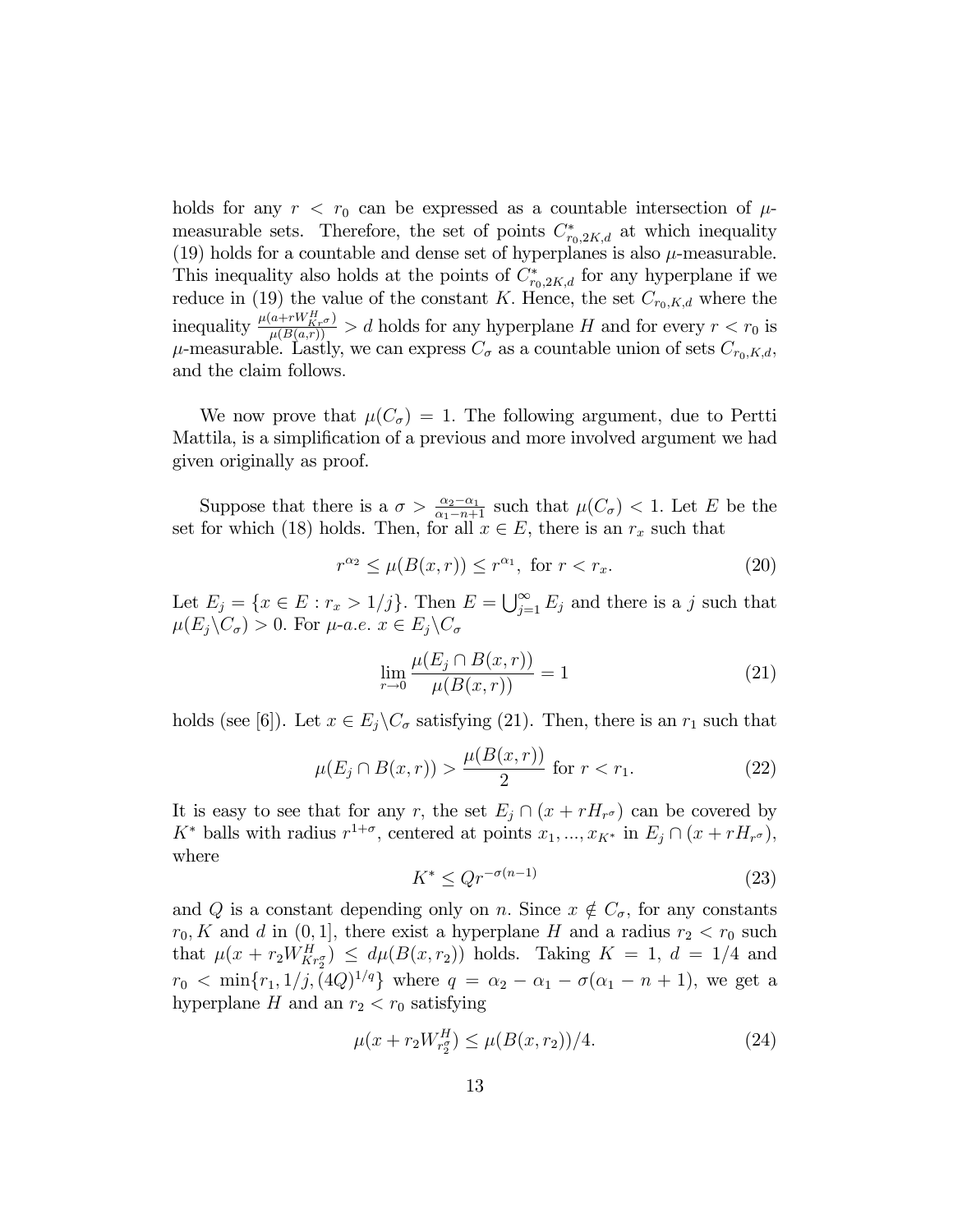Using (23) and (20)

$$
\mu(E_j \cap (x + r_2 H_{r_2^{\sigma}})) \le \sum_{k=1}^{K^*} \mu(B(x_k, r_2^{1+\sigma})) \le Q r_2^{-\sigma(n-1) + (1+\sigma)\alpha_1} \tag{25}
$$

holds, and inequalities (22), (24) and (20) give

$$
\mu(E_j \cap (x + r_2 H_{r_2})) = \mu(E_j \cap B(x, r_2)) - \mu(E_j \cap (x + r_2 W_{r_2}^H)) \ge
$$
  

$$
\mu(E_j \cap B(x, r_2)) - \mu(x + r_2 W_{r_2}^H) > \mu(B(x, r_2))/4 \ge \frac{r_2^{\alpha_2}}{4}.
$$
 (26)

Therefore (25) and (26) implies  $r_2^q$  < 4Q, which contradicts that  $r_2$  <  $\min\{r_1, \frac{1}{j}\}$  $\frac{1}{j}, (4Q)^{\frac{1}{q}}\}.$ 

We now prove the convergence to the differential of the best  $L^p$ -linear fittings on small balls. In order to do this we consider the functions  $f : M \subset$  $IR^n \rightarrow IR$  satisfying the following condition:

D) There are constants  $\varepsilon$  and L with  $0 < \varepsilon < 1$  and  $L > 0$ , and a set A with  $\mu(A) = 1$ , such that for all  $x \in A$  there is a linear map  $Df(x) \in \mathcal{L}_n$  and an  $r_x$  satisfying

$$
|f(y) - f(x) - Df(x)(y - x)| \le L (|y - x|_2)^{1 + \varepsilon}, \tag{27}
$$

for all  $y \in B(x, r_x) \cap M$ .

**Remark 2** Condition  $D$ ) is satisfied for all functions f for which the Whitney extension theorem hypotheses hold for a set of full measure (see [12]). For such functions f, there is an extension F of f which is  $C^{1+\varepsilon}(\mathbb{R}^n)$  (i.e. F is  $C^1(\mathbb{R}^n)$  and it has Hölder continuous derivatives with exponent  $\varepsilon$ ). Conversely, if  $f \in C^{1+\epsilon}(U)$ , where U is an open set of full measure, then condition  $D$ ) holds.

**Theorem 2** Let  $\mu$  be a Radon probability measure on  $M \subset \mathbb{R}^n$  satisfying (18)  $\mu$ -a.e, let  $\sigma$  be a constant with  $\sigma > \frac{\alpha_2 - \alpha_1}{\alpha_1 - n + 1}$  and  $p \in (1, \infty)$ . Then, (i) For  $\mu$ -a.e  $a \in M$ , there are positive constants  $r_0$  and K such that for all  $\beta \in \mathcal{L}_n$ 

$$
\|\beta\|_2 \le \frac{K}{r^{1+\sigma}} \left[ \frac{1}{\mu(B(a,r))} \int\limits_{B(a,r)} |\beta(y-a)|^p d\mu(y) \right]^{1/p}
$$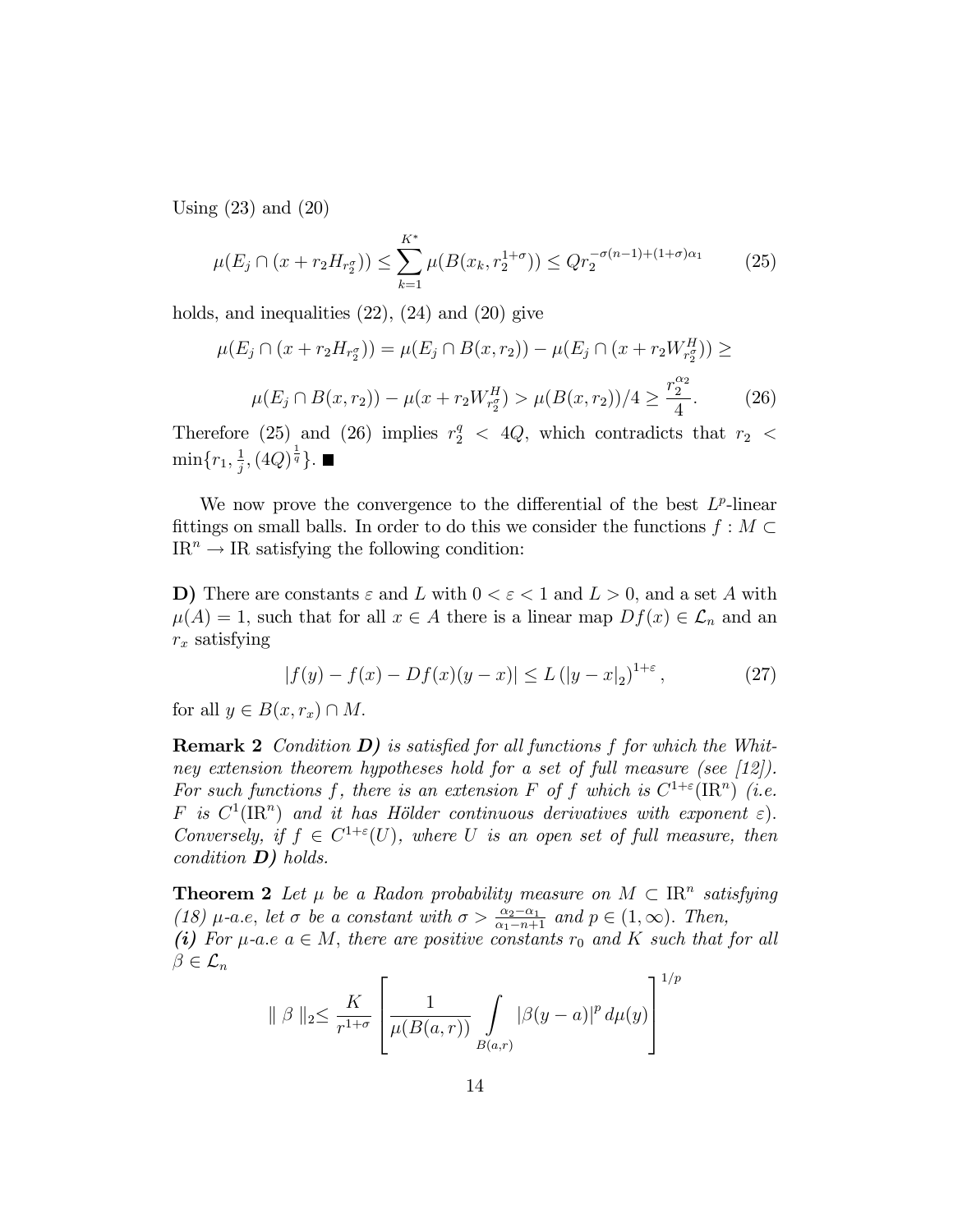holds for  $r < r_0$ .

(ii) Let f be a real valued function defined on M satisfying condition  $\mathbf{D}$ ) for a constant  $\varepsilon > \sigma$ . Let  $\nu_r = \frac{1}{\mu(B(a,r))}\mu |B(a,r)|$ , and let  $\beta_r$  be the best linear estimate in  $L^p(\nu_r)$ -norm of f at a. Then there exists a unique  $Df(a)$ satisfying (27) for  $x = a$ , and

$$
\|\beta_r - Df(a)\|_2 = O(r^{\varepsilon - \sigma}) \ \mu \text{-a.e. a.}
$$

#### Proof.

(i) The proof follows from Lemmas 3 and 4 for any  $a \in C_{\sigma}$  (see Lemma 4 for the definition of this set).

(ii) Let E be the set where (18) holds and let  $a \in E \cap A \cap C_{\sigma}$  (see condition D) above for the definition of the set A). Then,  $\nu_r \in \mathbf{P}(B(a, r))$ , the hypotheses of Lemma 1 are satisfied and the existence and uniqueness of  $\beta_r$  is guaranteed for  $r < r_a$ . Applying part (i) to the linear maps  $\beta_r - Df(a)$ , where  $Df(a)$  is a linear map satisfying (27) for  $x = a$ , there exist constants  $r_0$  and K such that

$$
\|\beta_r - Df(a)\|_2 \leq \frac{K}{r^{1+\sigma}} \left[ \frac{1}{\mu(B(a,r))} \int\limits_{B(a,r)} |(\beta_r - Df(a))(y-a)|^p \, d\mu(y) \right]^{1/p},
$$

for  $r < r_0$ . This inequality, together with equality (3), and the fact that  $\beta_r$ is the best linear estimate in  $L^p(\nu_r)$ -norm of f at a, give

$$
\|\beta_r - Df(a)\|_2 \le
$$
  

$$
\frac{2K}{r^{1+\sigma}} \left[ \frac{1}{\mu(B(a,r))} \int_{B(a,r)} |f(y) - f(a) - Df(a)(y-a)|^p d\mu(y) \right]^{1/p}, \quad (28)
$$

for  $r < r_0$ . But f satisfies (27) for  $x = a$  which, together with (28), gives

$$
\|\beta_r - Df(a)\|_2 \le 2KLr^{\varepsilon-\sigma}, \text{ for } r < \min\{r_0, r_a\}
$$

and since  $\varepsilon > \sigma$ , we are done. This also proves that  $Df(a)$  must be unique.

**Remark 3** Notice that (7) implies (18) for any  $\alpha_1$ ,  $\alpha_2$  with  $n - 1 < \alpha_1 <$  $\dim \mu < \alpha_2$ . Then part (i) of Theorem 2 follows for any  $\sigma > 0$ , and part (ii) holds for any  $f \in C^{1+\varepsilon}(U)$  with  $\mu(U) = 1$  and  $\varepsilon$  arbitrarily small.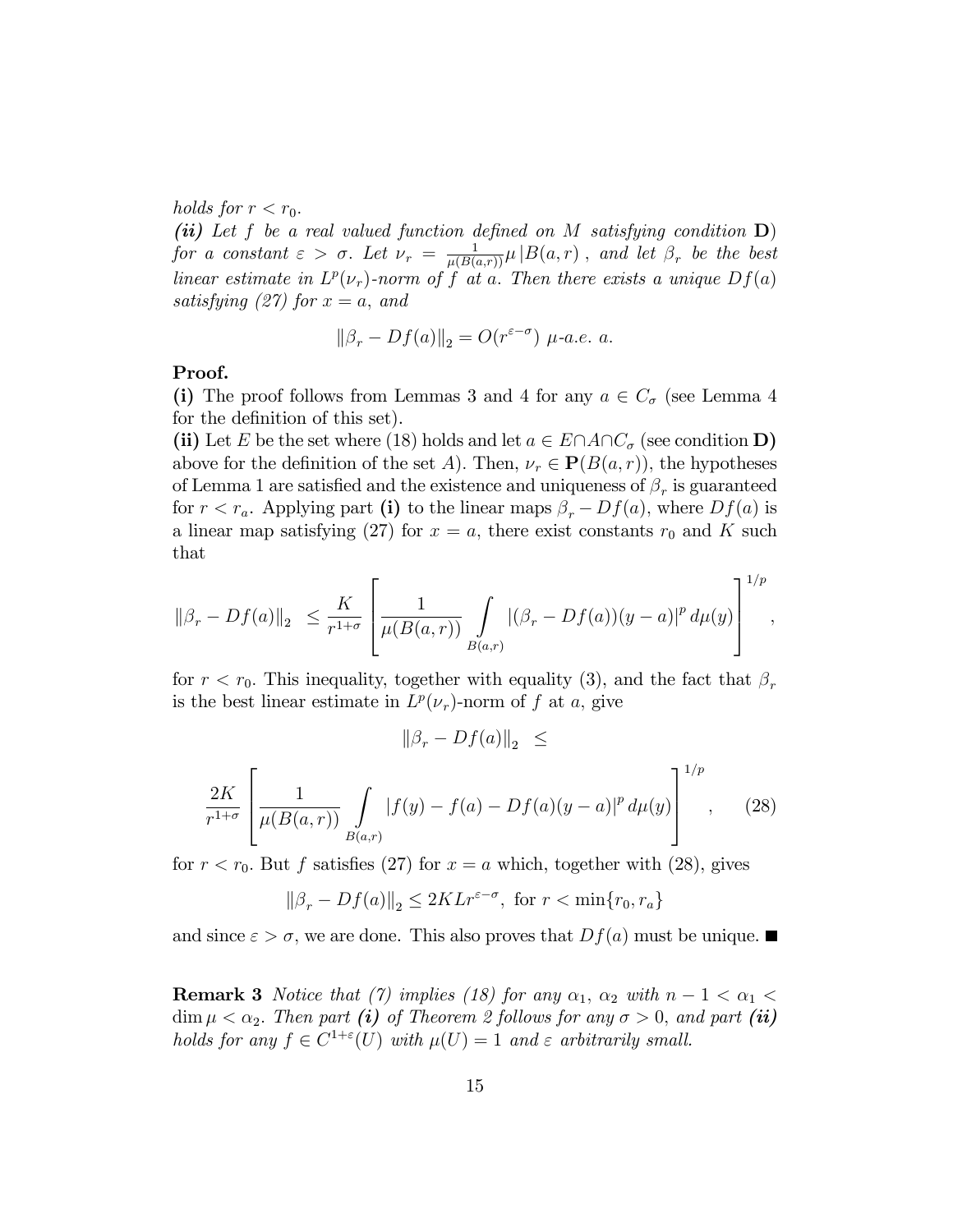**Remark 4** Assumption (18) over the measure  $\mu$  implies that dim  $\mu > \alpha_1$ and  $Dim\mu \leq \alpha_2$ , where we denote by Dim $\mu$  the packing dimension of the measure  $\mu$  (see [13]). Conversely, if  $\mu$  is an f-invariant and ergodic measure with dim  $\mu > n - 1$  and f is differentiable, (18) holds for all constants  $\alpha_1$ and  $\alpha_2$  with  $n - 1 < \alpha_1 < \dim \mu$  and  $\alpha_2 > Dim\mu$ . Theorem 2 is then proved by imposing condition **D**) on f with  $\varepsilon > \frac{Dim\mu-\dim \mu}{\dim \mu-n+1}$ , thus linking the degree of differentiability of the functions for which the answer of the problem posed in the introduction is positive, with the difference between the Hausdorff and packing dimensions of the measure  $\mu$ . Observe that the constraint  $\varepsilon < 1$  in condition  $D$ ) implies that the hypothesis of Theorem 2 does not hold for a measure such that  $Dim\mu - \dim \mu \geq \dim \mu - n + 1$ .

**Remark 5** If the dynamics is defined on a smooth d-dimensional submani $fold M of IR<sup>n</sup>, condition (18) does not hold. However, taking a suitable atlas$  $(U_i, \Psi_i)_{i\in\mathbb{N}}$  of M, and the best linear approximation in  $L^p(\nu_a|B(\Psi_a(a), r))$ . norm for  $h := \Psi_{f(a)} \circ f \circ \Psi_a^{-1}$  at  $\Psi_a(a)$  (we are denoting by  $(U_x, \Psi_x)$  a chart of the atlas such that  $x \in U_x$ , and by  $\nu_x := \Psi_{x\#}\mu$ , an extension of Theorem 2 can be obtained for  $f \in C^{1+\varepsilon}$  with  $\varepsilon > \frac{\alpha_2 - \alpha_1}{\alpha_1 - d + 1} + \frac{\alpha_2 - \alpha_1}{p}$  if we replace the condition  $\alpha_1 > n-1$  in (18) with  $\alpha_1 > d-1$  (see [8] for details). This allows us to compute the Liapunov exponents of a dynamics in a smooth manifold, thus solving the issue of the so called spurious exponents.

Remark 6 In the case when the upper and lower logarithmic densities given in (18) coincide and are constant  $\mu$ -a.e., the measure  $\mu$  is said to be regular and exact dimensional (see  $\lvert \mathcal{S} \rvert$ ). Eckmann and Ruelle conjectured that any ergodic measure for a smooth dynamical system with hyperbolic behaviour turn out regular and exact dimensional. This conjecture has been proved in [1] for a compactly supported Borel probability measure, with non-zero Liapunov exponents, and invariant under a  $C^{1+\epsilon}$  diffeomorphism of a smooth Riemann manifold. In this case, Theorem 2 shows the convergence to the tangent map of the best  $L^p$ -estimates.

Remark 7 The above results can be applied to the estimation of tangent maps from data sets in two empirical settings:

 $a)$  Finite samples of a given probability distribution on IR<sup>k</sup>.

Let  $X_1, X_2, ..., X_n$  be independent random k-vectors defined on some probability space  $(\Omega, \mathcal{B}, \mathcal{P})$  and with a common probability distribution P on IR<sup>k</sup>. Let f be a real valued function on  $IR^k$  and assume that f and P satisfy the hypotheses of Theorems 1 or 2. For  $\omega \in \Omega$ , let  $P_{n,\omega}$  be the empirical probability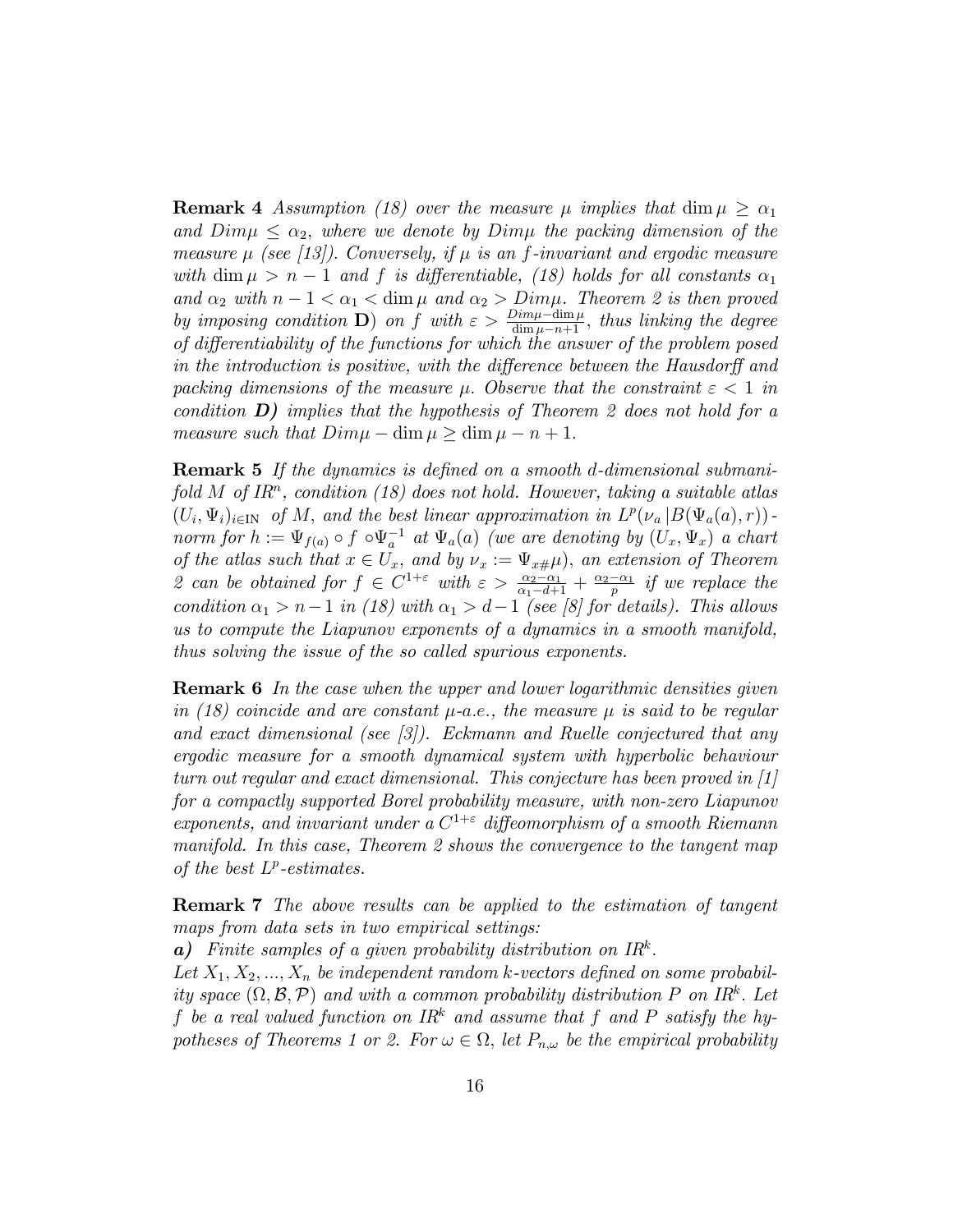measure of  $X_1(\omega), X_2(\omega), ..., X_n(\omega)$  given by

$$
P_{n,\omega}(A) = \frac{1}{n} \sum_{j=1}^{n} I_A(X_j(\omega)).
$$

For  $a \in spt(P)$  and  $r > 0$ , let

$$
\mu_n = \frac{1}{P_{n,\omega}(B(a,r))} P_{n,\omega} |B(a,r) \text{ and } \mu = \frac{1}{P(B(a,r))} P |B(a,r) .
$$

Then ([2])  $P_{n,\omega} \stackrel{w}{\rightarrow} P$  for  $\mathcal{P}\text{-almost every }\omega$ , and also  $\mu_n \stackrel{w}{\rightarrow} \mu$  for  $\mathcal{P}\text{-almost}$ every  $\omega$ , which easily gives that  $\lim_{n\to\infty} \beta_{n,r} = \beta_r$  at P-almost every a, for P-almost every  $\omega$  , where  $\beta_{n,r}$  is the best linear estimate in  $L^p(\mu_n)$ -norm of  $f$ at a, and  $\beta_r$  is the best linear estimate in  $L^p(\mu)$ -norm of f at a. Since f and P satisfy the hypotheses of Theorems 1 or 2,  $\lim_{r\to 0} \beta_r = Df(a)$  at P-almost every a, and then  $\lim_{r\to 0} \lim_{n\to\infty} \beta_{n,r} = Df(a)$  for P-almost every  $\omega$ . b) Data sets from finite orbits of smooth dynamical systems.

Let  $(M, f, \nu)$  be a probabilistic dynamical system composed of a state space  $M \subset \mathbb{R}^k$ , a dynamical law  $f : M \to M$  such that the state  $x_k$  of the system at time k evolves according to the equation  $x_{k+1} = f(x_k)$ , and an f-invariant and ergodic probability measure  $\nu$  on M. For  $x \in M$ , let  $\nu_{n,x_0}$  be the orbital measure, given by

$$
\nu_{n,x_0}(A) = \frac{1}{n} \sum_{j=0}^{n-1} I_A(x_j).
$$

Using an argument similar to that given above and Remark 1, we see that if  $\nu$  and the coordinates of f satisfy the hypotheses of Theorems 1 or 2,  $\lim_{r\to 0} \lim_{n\to\infty} \beta_{n,r} = Df(a)$  holds at  $\nu$ -almost every a for  $\nu$ -a.e.  $x_0$ , where  $\beta_{n,r}$  is the best linear estimate in  $L^p((\frac{1}{\nu_{n,x_0}(B(a,r))}\nu_{n,x_0})|B(a,r))$ -norm of f at  $\overline{a}$ .

Acknowledgments: We are indebted to Professor Pertti Mattila for a shortening of the previous longer proof of Lemma 4.

### References

[1] L. Barreira, Y. Pesin and J. Schmeling, On the Pointwise Dimension of Hyperbolic Measures. A Proof of the Eckmann-Ruelle Conjeture, Elec